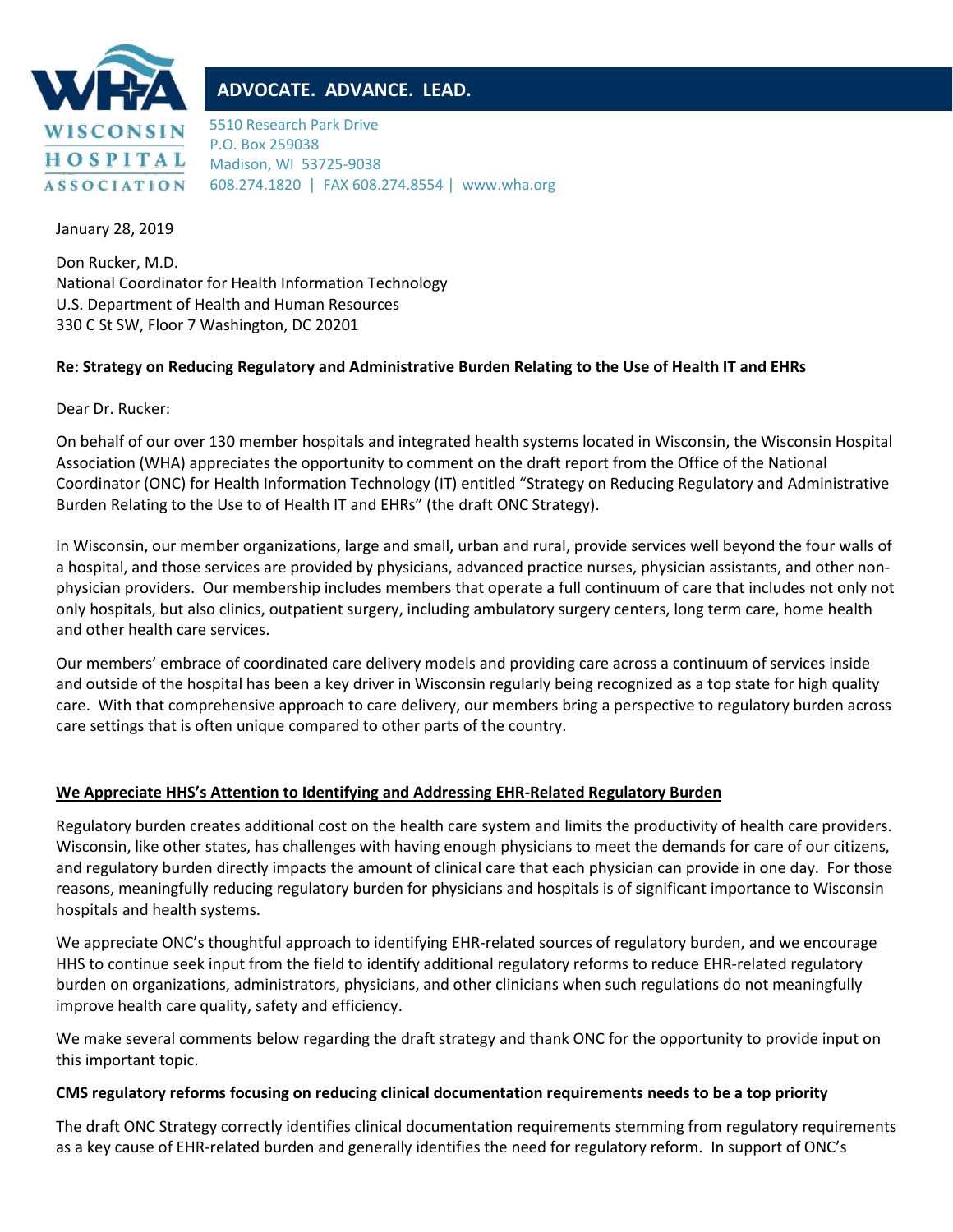conclusion, we further recommend elevating the importance of this recommendation and further offer specific considerations that HHS could take to reduce clinical documentation requirements.

*1. Review, simplify and update regulations and guidance regarding documentation requirements necessary to meet Medicare and Medicaid payment requirements.* 

CMS's documentation guidelines for E/M codes have long been identified as outdated and a significant source of physician burden. The 90 page guidelines<sup>1</sup>, largely written at a time when paper-based medical records were the norm, do little to support patient care or improve quality and drive unnecessary documentation complexity in the EHR. Updating and simplifying the CMS documentation guidelines for E/M codes needs to be a priority if ONC's goal to leverage the EHR to reduce EHR burden is to be realized in a meaningful way.

While we support updating and simplifying the E/M documentation guidelines, we have concerns with the approach in the 2019 Physician Fee Schedule final rule to simply consolidate E/M codes. As expressed in WHA's comment letter on that rule, simply consolidating E/M codes will financially disadvantage physicians who see a more complex patient panel. Financial modeling conducted by some of our members anticipates losses in the millions of dollars each year due to the consolidation of the E/M codes in the 2019 final rule. These losses will not be offset by the increases in efficiency that are expected due to the reduction in documentation requirements. Further, creating new add-on codes will only serve to negate the efficiencies the rule hopes to achieve with the documentation changes and such add-on codes will not generate enough revenue to offset the losses that will result from the code consolidation.

*2. Revise regulations and/or create regulatory safe harbors that will permit discrete data gathered by the EHR – as opposed to narrative notes - to satisfy CMS payment requirements.*

We agree with ONC's goal to leverage existing and discrete data gathered by the EHR as a means to reduce narrative documentation notes. To achieve this, HHS should review and update its existing regulations and guidance to ensure that such discrete data – particularly data not directly entered by the billing professional – can be used to support billing and regulatory requirements. In addition or as an alternative, HHS should also consider creating regulatory safe harbors that explicitly permit billing professionals to utilize existing and discrete data gathered by the EHR in lieu of a narrative note or data re-entered by the billing professional.

*3. Revisit and revise regulations and guidance that discourages physicians from delegating or incorporating clinical documentation to/from other staff and clinicians.* 

Over the years, CMS has promulgated rules and guidance that have required the billing professional to personally sign, attest, or document information, which can result in redundant EHR entries by multiple professionals with little to no clinical benefit. One example, though it has subsequently been eliminated in the physician Quality Payment Program, was the meaningful use requirement for documentation utilizing computerized physician order entry. With the advent of care teams and EHRs, CMS rules should be updated to encourage delegation of and reliance upon documentation by multiple members of a care team in the EHR in order to avoid redundant documentation by the care team and to best ensure that all clinical professionals' skills and time can be best used at the top of their license.

*4. Revisit and revise regulations and guidance to enable and encourage patients to enter data into the EHR and to permit use of such patient generated data to meet CMS documentation requirements for payment.* 

Ten years ago, when a customer checked into a flight at an airport the customer had to wait for an available agent at a ticket counter to provide details of their trip, provide payment, print boarding passes, and print luggage tags. The ticket agent received the information orally, entered all of that information into the system and then printed the necessary documents. Now, nearly all of that information is entered into the airline's system by the customer in advance at a kiosk or even on a smart phone. Such "self-service" data entry is also now ubiquitous in retail. By leveraging technology and the ability for customers to enter important information

 $\overline{a}$ 

<sup>1</sup> [https://www.cms.gov/Outreach-and-Education/Medicare-Learning-Network-MLN/MLNProducts/Downloads/eval-mgmt-serv](https://www.cms.gov/Outreach-and-Education/Medicare-Learning-Network-MLN/MLNProducts/Downloads/eval-mgmt-serv-guide-ICN006764.pdf)[guide-ICN006764.pdf](https://www.cms.gov/Outreach-and-Education/Medicare-Learning-Network-MLN/MLNProducts/Downloads/eval-mgmt-serv-guide-ICN006764.pdf)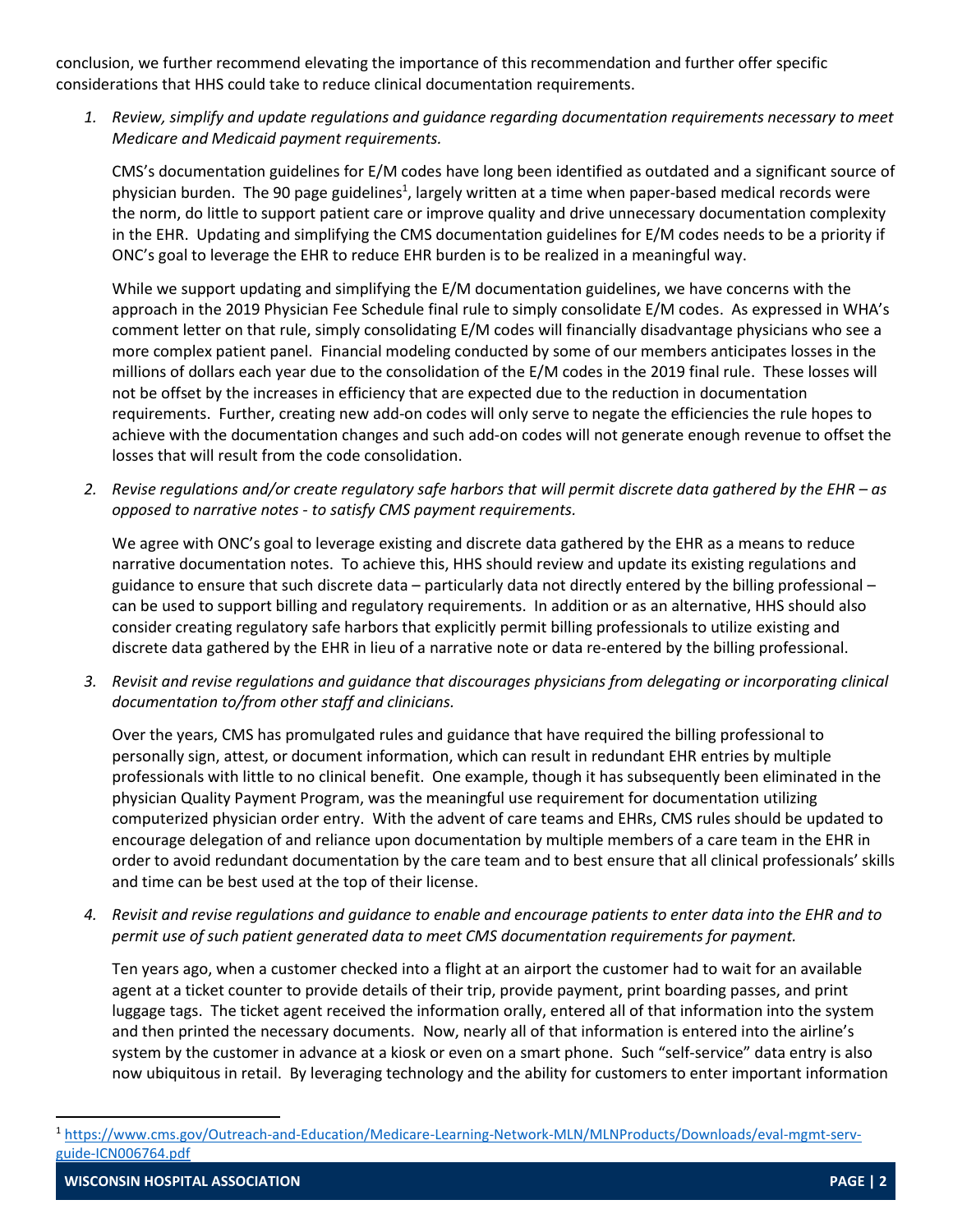ahead of time, both airlines and retail have been able to make processes more efficient and reduce time spent by employees doing manual data entry.

CMS should revisit and revise regulations and guidance to similarly enable and encourage patients to enter data into the EHR prior to an encounter and explicitly permit use of such patient generated data to meet CMS documentation requirements for payment. Particularly in primary care, enabling patients to electronically provide information in advance of an encounter through guided and dynamic symptom and history query, and permitting billing professionals to directly incorporate that patient-submitted data into necessary billing documentation, has an opportunity to create similar efficiencies that are now realized in other parts of our economy.

*5. Explore regulatory changes that can create greater standardization of prior authorization processes and reduce associated documentation burdens.* 

Wisconsin hospitals and health care providers are increasingly identifying prior authorization documentation burden as a significant source of administrative burden. We agree that HHS can play a role in reducing prior authorization variation and burden not only for Medicare but for other payers as well. We also agree that EHRs and other health IT solutions can mitigate this burden, but that there is a lack of standardization and common approaches that directly contributes to prior authorization related documentation burden.

We are encouraged by ONC's consideration of building upon HIPAA's standardized transaction set regulations that helped to standardize claims processes to create new transaction standards leveraging EHR data to standardize prior authorization exchanges of information. Additional exploration of this public policy proposal by multiple stakeholders will be necessary, however, we believe that the concept of expanding the HIPAA transaction standards to include prior authorizations holds some promise for enabling better leveraging of existing EHR data and reducing manual documentation to fulfill prior authorization requests.

6. *Explore whether CMS text-based documentation requirements necessary for billing could be replaced with nontext based methods of "documentation."* 

With the advent of cloud computing, less expensive data storage, less expensive camera technology, and voice recognition, there are opportunities for validating for billing purposes that services were provided that do not depend upon a text narrative created by a health care professional. CMS should explore its regulations now and consider changes that could enable the capture of audio, visual or other data necessary to "document" a patient encounter for billing purposes, and thus free up text documentation time for providers that focuses solely on what information is necessary to include in the EHR record for care continuation and coordination.

### **CMS should update Medicare Advantage and Medicaid managed care organization rules and contracts to drive commercial payer adoption of clinical documentation simplification and standardization reforms.**

The draft ONC Strategy identifies various CMS regulations and guidance that could be changed to directly impact health care providers participating in fee for service Medicare and Medicaid programs, however the ONC Strategy seems to suggest that HHS has less ability to effect EHR related burden issues involving patients with commercial insurance. However, missing from the ONC draft is a recognition that CMS regulations and policies do impact commercial payers, both directly and indirectly.

In particular, we would encourage CMS to also consider changes to Medicare Advantage and Medicaid managed care organization rules that could implement policy changes aimed at reducing EHR-related burden. Making such changes to commercial insurers participating in those programs could lead to voluntary changes for those commercial insurers' non-Medicare and Medicaid plans. In addition, by choice, many commercial plans' technical payment policies default to CMS's technical payment policies if the commercial plan does not specifically address an issue, thus CMS has an ability to further influence commercial plan policies around EHR burden. In either case, CMS has the ability to take the lead in making policy changes that will impact EHR documentation burden for commercial plans as well, and we encourage ONC to consider further recognizing and leveraging that reality in its recommendations.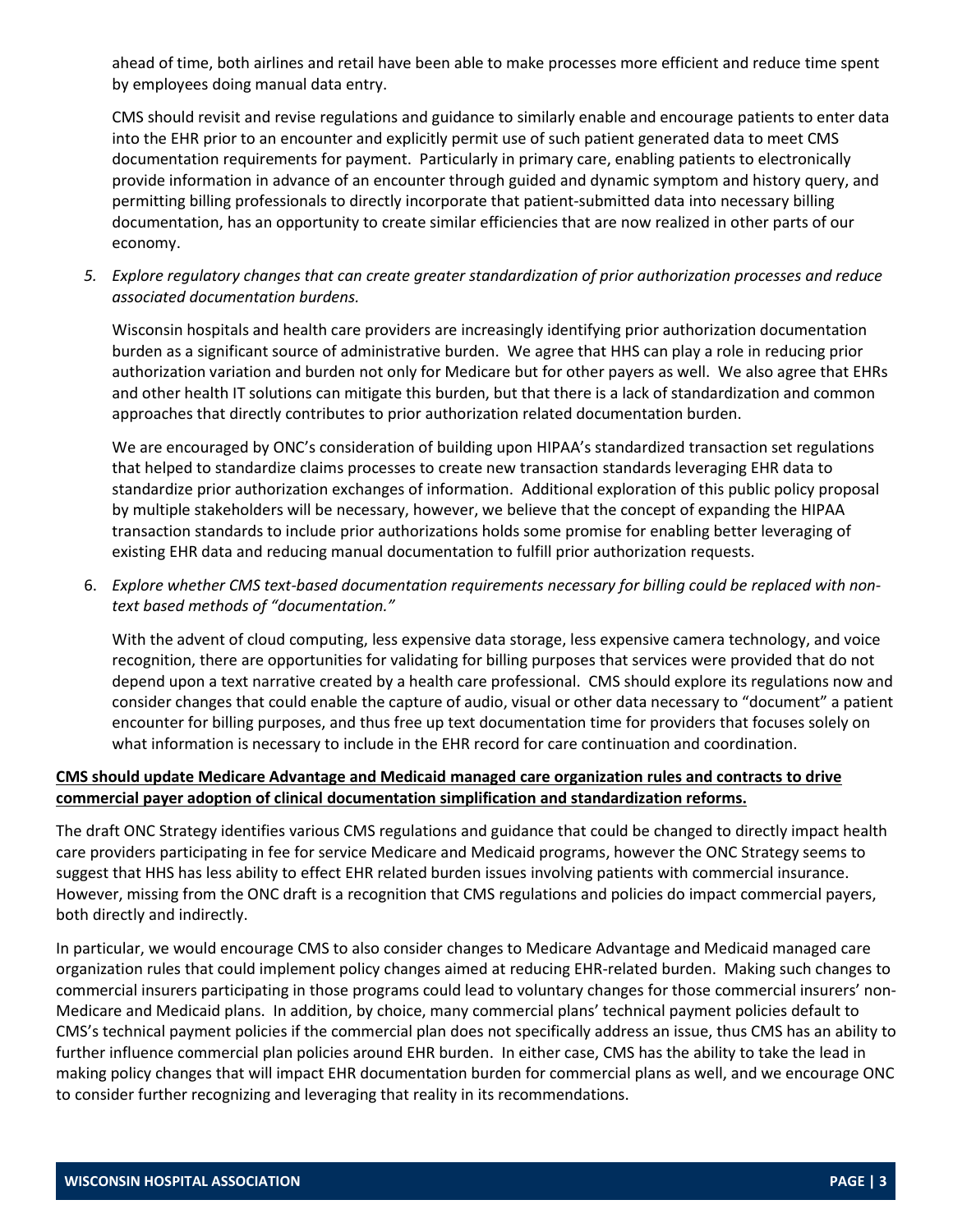#### **CMS should continue and accelerate work to reduce EHR-related burden associated with program reporting.**

The draft ONC Strategy correctly identifies a need to reduce EHR-related burden associated with program reporting. Unfortunately, most of the focus of building and utilizing EHRs since the advent of the first meaningful use standards has been on building and maintaining an ever-expanding list of reporting requirements. Many of these requirements gave short shrift to considering workflow factors that have made the provision of health care less efficient and more burdensome. Many of the reporting requirements did little to improve care quality or efficiency, and at the same time drained time and financial resources from health care providers and EHR vendors to develop innovative uses of EHR technology to improve the efficient provision of health care. Consistent with the recommendations in the draft ONC Strategy, we encourage CMS to continue and accelerate its work to reduce EHR-related cost and burden associated with program reporting.

We also encourage CMS to consider further flexibility in program reporting that takes into account differing needs of different providers. For some health care providers, there might be an advantage on focusing on granular issues that would justify more detailed or specific reporting. On the other hand, for other health care providers, simpler might be better. We encourage CMS to not take a one size fits all approach to reporting so that health care providers can report data that is truly meaningful for their and their communities' needs.

### **HHS should take additional steps to encourage innovative design and uses of EHR technology.**

We agree with the ONC Strategy that HHS should incentivize innovative uses of health IT that reduce reporting burdens and provider greater value to physicians. Making changes to highly complex EHR systems and patient care workflows come at significant cost and risk to health care providers which deters widespread testing and innovation of EHR technology. We encourage HHS to explore ways to offset that cost and risk thought grants and other payments to health care providers that take bold steps to innovate and try something new that holds potential for widespread EHR burden reduction.

#### **The new emphasis on workflow impact in regulatory changes is appreciated.**

We appreciate HHS's new focus on how EHR-related regulatory changes impact clinical workflow and recognize ONC's emphasis on considering clinical workflow in future rulemaking. In order for EHR technology to live up to its promise of delivering more efficient health care, regulatory impacts on clinical workflow must be prioritized.

### **Increase interoperability focus on care delivery systems that lack robust EHR usage and/or are highly fragmented.**

As HHS continues to consider options for advancing interoperability, we would encourage them to devote some focus on systems of care that either lack robust EHR infrastructure and/or are highly fragmented. For various reasons, both long term care providers and behavioral health providers – particularly community based behavioral health providers – have significantly lagged in adoption of EHR technology. Further, behavioral health care is often fragmented with multiple types of very small groups of providers that would significantly benefit from being able to exchange information with other providers.

While work is progressing on connecting health care providers with an EHR infrastructure together, little focus has been on connections between providers that have not or have been unable to make investments in EHR technologies. To support a continuum of coordinated care, we would encourage HHS to place new focus on developing a rudimentary infrastructure that could enable such providers to electronically share and receive basic care information with other providers.

### **Improve standardization and interoperability of public health systems as well as PDMP systems.**

We agree with ONC that public health-related activities are known to contribute to administrative burden for physicians and that there is wide variation in program content, format, reporting methodology and in data collection outside the normal clinical workflow. We also agree with ONC's recommendations to harmonize reporting requirements across federally funded programs to establish common standards and reporting requirements in order to reduce data collection and reporting burdens.